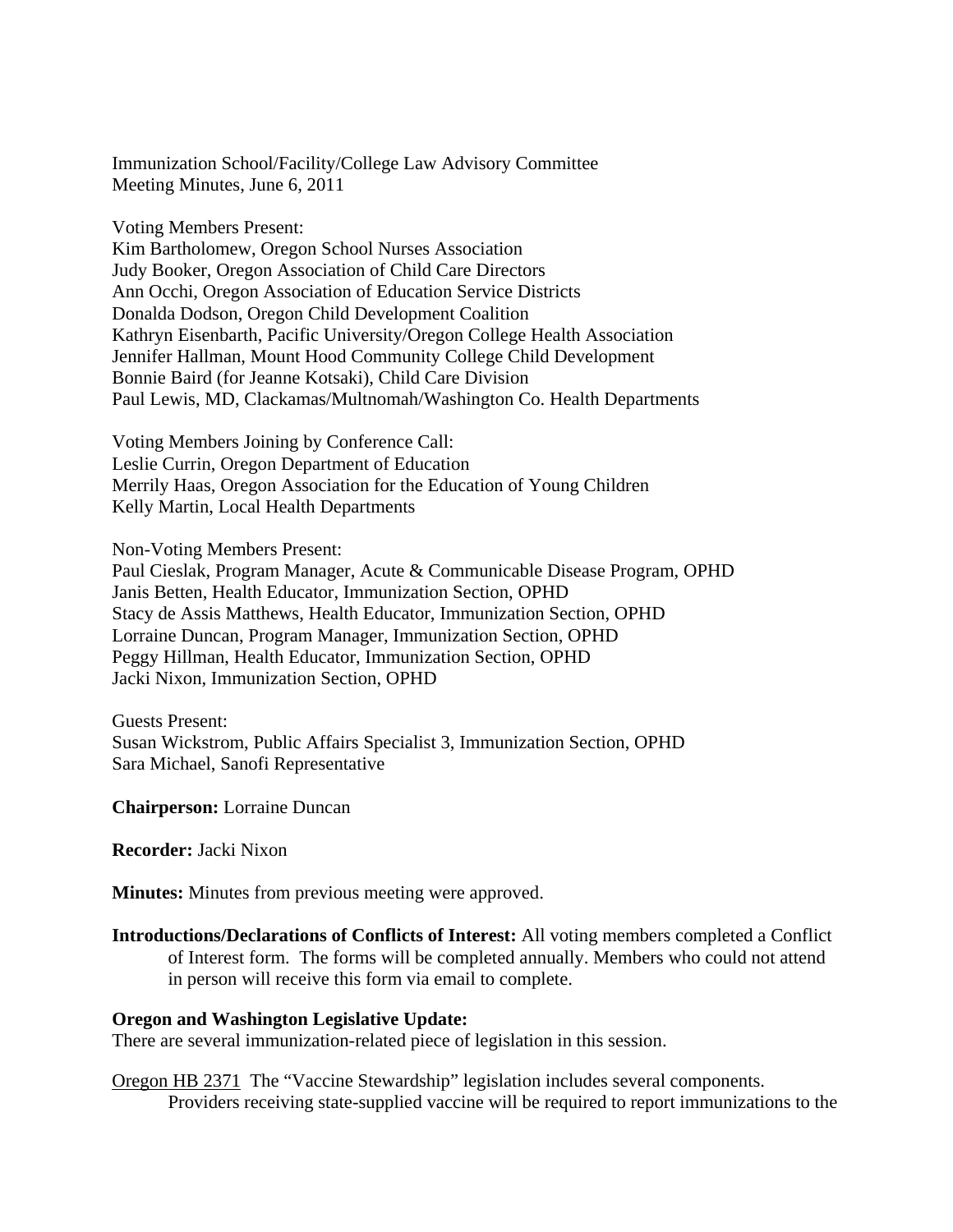ALERT IIS. In addition, at least one staff member from each site must obtain training on clinical administration, storage and handling practices at least every other year. An amendment from the Senate specifies that OHA facilitate transfer of vaccine between sites to reduce vaccine wastage. This bill will go back to the house and is anticipated to be passed soon.

- Oregon SB 107A This bill expands ALERT IIS data use and specifies that Oregon Health Authority may release information from the IIS for public health purposes that will be defined by rule. The data use provisions will be narrowly defined and may include the examples such as the following: release of immunization information for local health departments for all county residents, updated addresses and demographics for the PRAMS survey and early hearing and lead screening programs, information for evaluation of vaccine efficacy or other data analyses. This bill was signed on May 16.
- Oregon HB 3138A This bill narrowly defines prescription writing rights for pharmacists, only for vaccine administration. This will allow pharmacists who immunize adolescents to be VFC providers. This bill is anticipated to be signed soon.
- HB 2635 OHA opposed this bill about hepatitis B consent. It would have required the package insert to be given before hepatitis B immunization. This bill did not come up for a vote.
- Washington State passed a bill making it a requirement that a health care practitioner sign a written statement that the parent/guardian has received information about the risks and benefits of immunization when the parent/guardian is claiming personal belief exemption. This bill was weakened by an amendment allowing religious exemptions to be claimed without the health care provider signature.

Oregon will discuss ideas to reduce the religious exemption rate here.

### **College measles requirements:**

- The Immunization Program requested and received reports from colleges about measles immunization requirements this year. This is the first year that we have requested reports, and we are in the process of collecting the reports. We are also receiving good feedback and comments about what should be included on the reports for the future. We will be on the agenda for the Oregon College Health Association meeting this fall. One issue that has been identified is when a student is enrolled at one college but physically attends another college, neither college is collecting measles immunization information on the student.
- A question was asked about whether the college measles immunization requirement is still useful. The Oregon Immunization Program sent a survey last year to get more information about the administrative and cost burden of the college measles immunization, but only two were returned. Kathryn stated that it was difficult to provide the information requested on the survey, and that colleges may not be in favor of keeping the college measles requirement for domestic students. We hope to address the issue of college measles immunization requirements and future directions in the next year or two.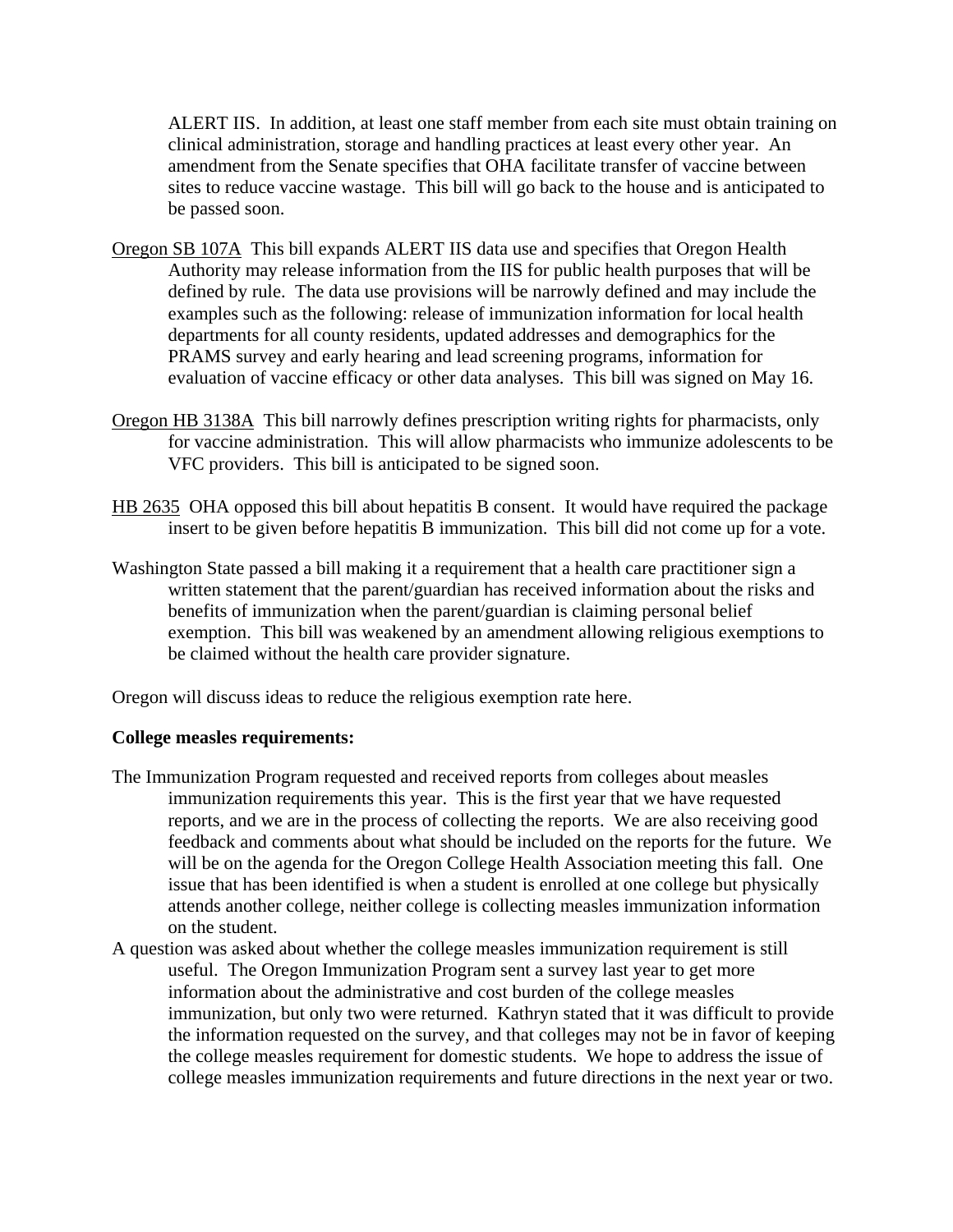#### **Reviewing meningococcal vaccine against school/facility/college law criteria:**

In 2010, the School/Facility/College Immunization Law Advisory Committee recommended to not require meningococcal vaccine for school attendance in Oregon on May 5, 2010. Since then, ACIP's recommendation has changed and two doses of meningococcal vaccine are now routinely recommended for adolescents. The Review of Meningococcal Conjugate Vaccine Against Twelve Criteria for School/Facility/College Immunization Requirements document was reviewed at the meeting. Changes were accepted and the following suggestion was made: it was suggested that the cost-effectiveness section be clarified to state that the cost-effectiveness data are based on assumptions lacking biological plausibility, specifically that vaccine effectiveness holds steady at 93% for five years and then wanes to zero immediately at 5 years. All members present voted to accept the changes to the document with the addition of the suggestion, and to continue not requiring meningococcal vaccine for school attendance.

#### **Frequency for reviewing vaccines against schools/facility/college law criteria.**

After discussion, all voting members present voted in favor of reviewing the criteria documents every three years. A summary of each criteria documents will be presented in a grid format for easier review.

#### **Review of School Exclusion 2010-11**

Data from school exclusion this year were presented, including reported rates for required vaccines and preliminary rates of religious exemption by vaccine. This year, religious exemption by vaccine numbers were collected for children's facilities and kindergarten, except for sites using eSIS. We anticipate that religious exemption by vaccine data will be collected for kindergarten for all sites next year. However, eSIS has been bought out by another company (Pearson), and details about immunization reporting and data collection are unknown at this time. Some reporting errors were observed. Modifications will be made to flag some errors in IRIS, and we will work on communication to improve accuracy of reporting. A question was raised about the usefulness of these data, since there appears to be few differences between vaccines. It was not known that this would be the result before collecting the data. In addition, the results may be different when the full numbers are collected next year, and when errors are reduced. It was suggested that school nurses may use this information to target a specific vaccine with a high exemption rate in their school or county. It may also be more helpful to look at the data on a smaller level, such as school district.

#### **Religious Exemption Messages**

The primary audience is media, but messages can be used by local health departments for communication with schools, as well.